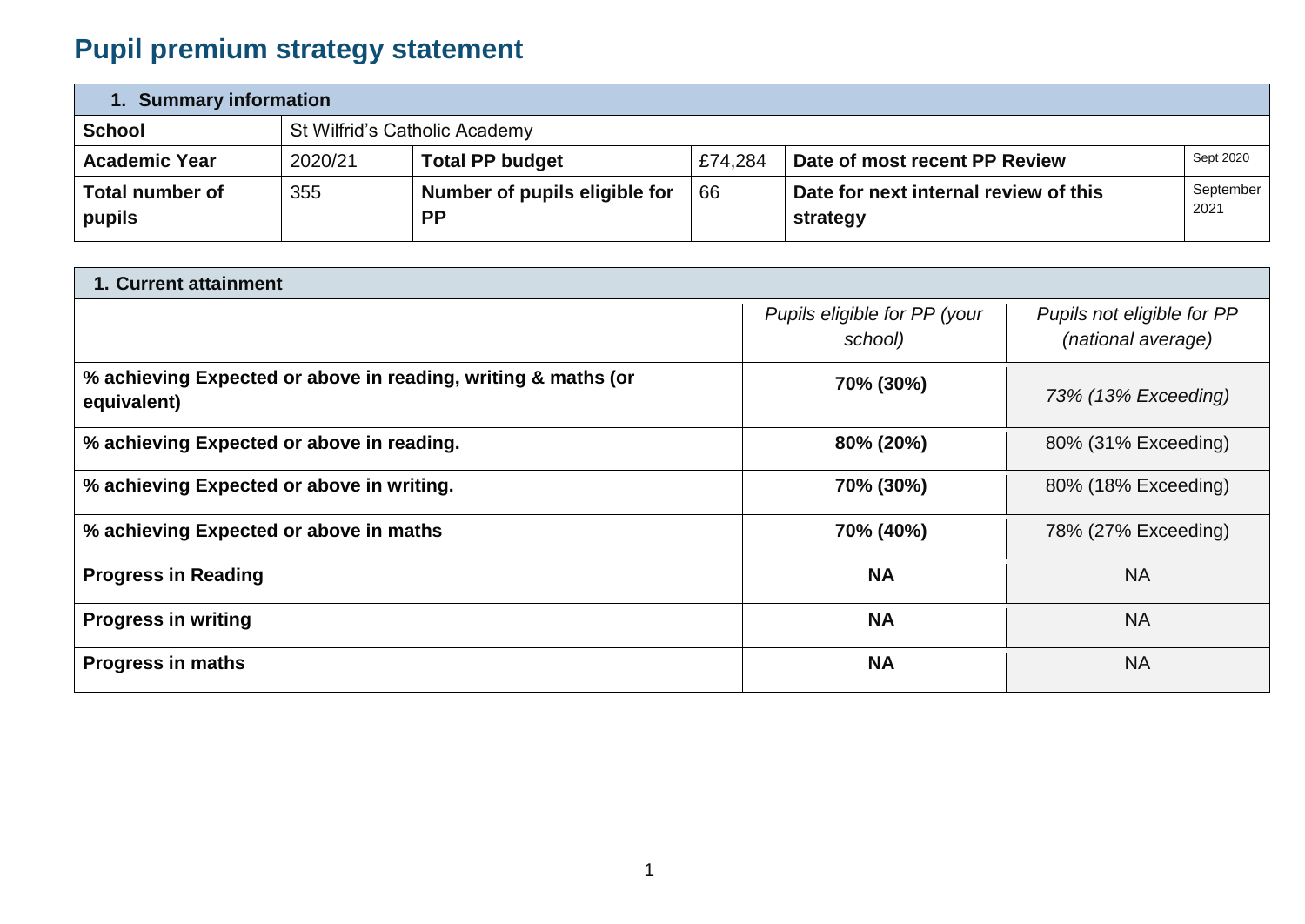|    | 3. Barriers to future attainment (for pupils eligible for PP)                                                                                                                                                                                                                                                                                                       |                                                                                                                                                                                                                                                                                                                             |  |  |  |
|----|---------------------------------------------------------------------------------------------------------------------------------------------------------------------------------------------------------------------------------------------------------------------------------------------------------------------------------------------------------------------|-----------------------------------------------------------------------------------------------------------------------------------------------------------------------------------------------------------------------------------------------------------------------------------------------------------------------------|--|--|--|
|    | In-school barriers (issues to be addressed in school, such as poor oral language skills)                                                                                                                                                                                                                                                                            |                                                                                                                                                                                                                                                                                                                             |  |  |  |
| Α. | Staff knowledge and expectation on the right strategies and help and expectations in early years to avoid those with persistent communication needs going on to<br>have reading difficulties later.                                                                                                                                                                 |                                                                                                                                                                                                                                                                                                                             |  |  |  |
| В. | Staff knowledge on the identifying disadvantaged children with Emotional, Social and Mental Health needs as these struggle to fulfil their potential in learning.<br>Success depends on how well these adults in the school understand and take action to help them overcome the multiple and complex barriers they can face.                                       |                                                                                                                                                                                                                                                                                                                             |  |  |  |
| C. | Pupils from low-income families are more than twice as likely to be identified as having SEND as compared to their better-off peers. This is evident in school as a<br>high percentage of disadvantaged pupils are also SEND.                                                                                                                                       |                                                                                                                                                                                                                                                                                                                             |  |  |  |
| D. | Children from disadvantaged backgrounds have been affected by the school closure due to COVID-19 and need more support to the close gaps that have<br>occurred as a result of the closure.                                                                                                                                                                          |                                                                                                                                                                                                                                                                                                                             |  |  |  |
| Е. | Staff knowledge and expectations in maths needs to improve to ensure age related expectations are achieved                                                                                                                                                                                                                                                          |                                                                                                                                                                                                                                                                                                                             |  |  |  |
|    | <b>External barriers</b> (issues which also require action outside school, such as low attendance rates)                                                                                                                                                                                                                                                            |                                                                                                                                                                                                                                                                                                                             |  |  |  |
| F. | multiple and overlapping needs within the home.                                                                                                                                                                                                                                                                                                                     | Those who are eligible for free school meals are often more persistently absent than other children and those who are persistently absent often face a number of                                                                                                                                                            |  |  |  |
| G. | families face in accessing the financial and social resources needed to provide a rich home learning environment for the children.                                                                                                                                                                                                                                  | The families in the low socio-economic positions provide fewer home learning experiences due to home circumstances. This is due to the challenges these                                                                                                                                                                     |  |  |  |
| 4. | Desired outcomes (Desired outcomes and how they will be                                                                                                                                                                                                                                                                                                             | <b>Success criteria</b>                                                                                                                                                                                                                                                                                                     |  |  |  |
| Α. | Improve language, comprehension and writing skills for pupils<br>Outcomes at the end of EYFS, Phonics, KS1 and KS2 show that all PP pupils (where<br>eligible for PP to give disadvantaged pupils the speech, language<br>appropriate) achieve Age Related Expectations<br>and communication skills needed to ensure improved literacy skills<br>across the school. |                                                                                                                                                                                                                                                                                                                             |  |  |  |
| В. | Support for the Emotional, Social and Mental Health of pupils<br>addresses the barriers to learning and ensures that the<br>organisational and structural arrangements within the school are not<br>barriers to learning.                                                                                                                                           | Staff are able to identify the personal demographic characteristics, stressful life<br>experiences and poor social and economic circumstances that increase a child's<br>vulnerability to developing mental health difficulties. The relationship between mental<br>illness and/or a poor sense of wellbeing is recognised. |  |  |  |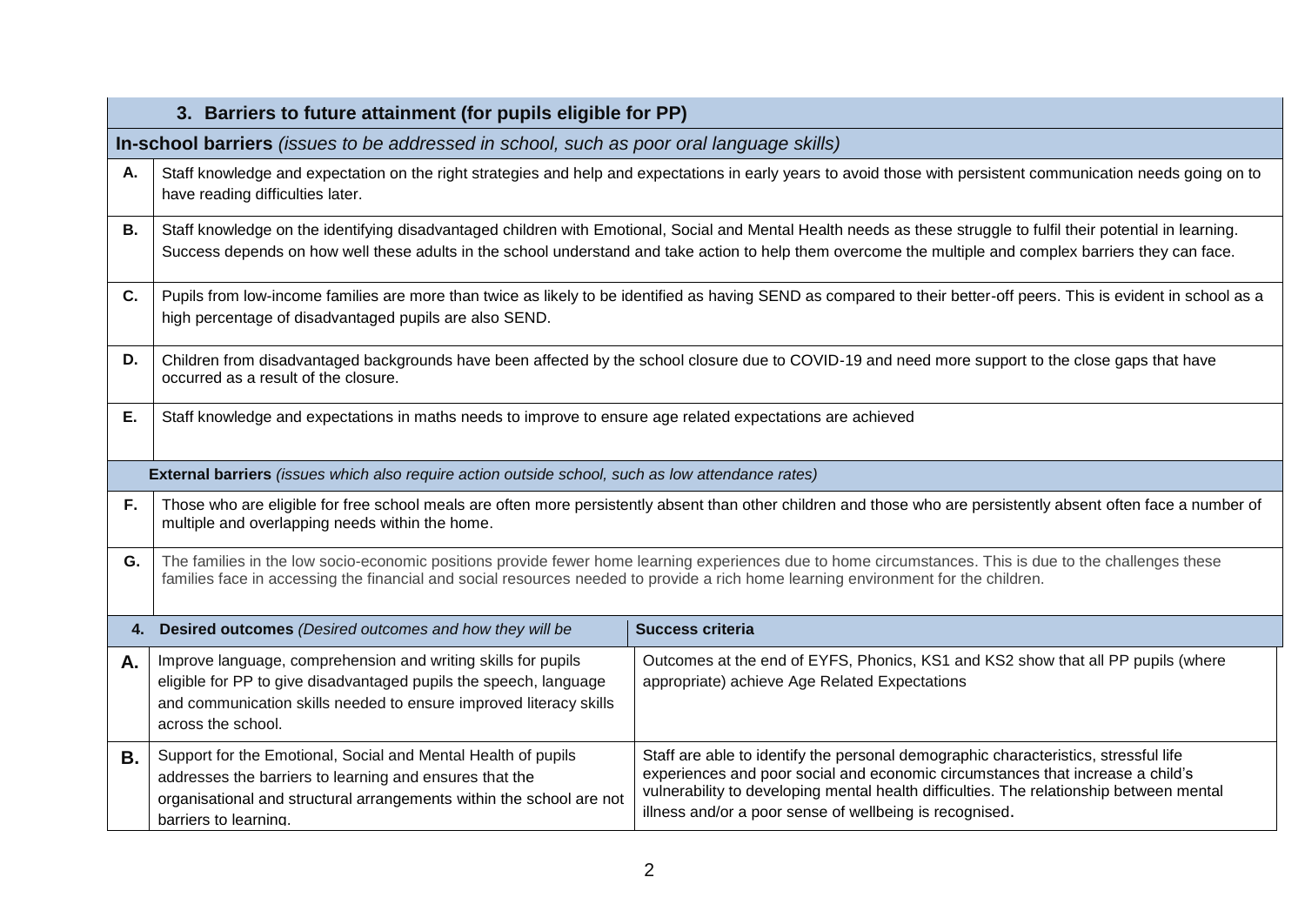| B  | Continued                                                                                                                                                                                                                                                                                                                                                           | Staff understand the interplay between these factors and how they combine to create<br>barriers for an individual. This is a key focus to enabling learners to overcome those<br>barriers and succeed in learning and as a result the attainment of disadvantaged<br>children with these barriers improves and they make at least expected progress.                                                                                                                                                                                                                                                                              |
|----|---------------------------------------------------------------------------------------------------------------------------------------------------------------------------------------------------------------------------------------------------------------------------------------------------------------------------------------------------------------------|-----------------------------------------------------------------------------------------------------------------------------------------------------------------------------------------------------------------------------------------------------------------------------------------------------------------------------------------------------------------------------------------------------------------------------------------------------------------------------------------------------------------------------------------------------------------------------------------------------------------------------------|
| C. | Additional support provided for disadvantaged children with SEND,<br>including one to one tuition is successful in accelerating progress.                                                                                                                                                                                                                           | PP pupils on the SEND register make at least expected progress from their individual<br>starting points                                                                                                                                                                                                                                                                                                                                                                                                                                                                                                                           |
| D. | A recovery programme is developed to support the disadvantaged<br>pupils affected by the school closure focused on addressing<br>identified issues.                                                                                                                                                                                                                 | PP pupils with no SEN make accelerated progress so that they perform in line with non PP<br>pupils closing the gap with national at the end of EYFS, Phonics, KS1 and KS2.                                                                                                                                                                                                                                                                                                                                                                                                                                                        |
| Ε. | Increase the attendance of Pupil Premium pupils and as a result the<br>attainment of this group of children improves (the difference in the<br>attendance is often mirrored in the attainment gap).<br>School effectively works with all parents in the community especially<br>those that resist contact as well as those that come willingly through<br>the door. | The focus on key issues impacts on improving the attendance of disadvantaged children<br>especially those that are persistent absentees so that attendance for this group is in line<br>with or above the national figures for this group.<br>The focus which improves attendance is:-<br>first, getting children in to school, ready to learn.<br>Second, improving links to parents and families and working effectively with all<br>parents in the community including those that resist contact<br>There is a continued emphasis on reducing absence which is targeted at children<br>from the most disadvantaged backgrounds |
| F. | To improve the attainment of some of the most deprived in the<br>school staff are working with families to address the underlying<br>issues behind children's barriers to education.                                                                                                                                                                                | Support for identified families is in place to enable them to access the financial and social<br>resources needed and support is in place to help them to provide a richer home learning<br>environment for children. As a result confidence, self-esteem and the engagement of<br>families which all impact on health and behavioural issues improves.<br>Improved self-esteem and confidence enables disadvantaged children in the school to<br>make at least expected progress.                                                                                                                                                |

### **5. Planned expenditure**

**A tiered approach to Pupil Premium Spending (The EEF Guide to The Pupil Premium):**

#### **1.Teaching**

Spending on improving teaching might include professional development, training and support for early career teachers and recruitment and retention. Ensuring an effective teacher is in front of every class, and that every teacher is supported to keep improving, is the key ingredient of a successful school and should rightly be the top priority for Pupil Premium spending.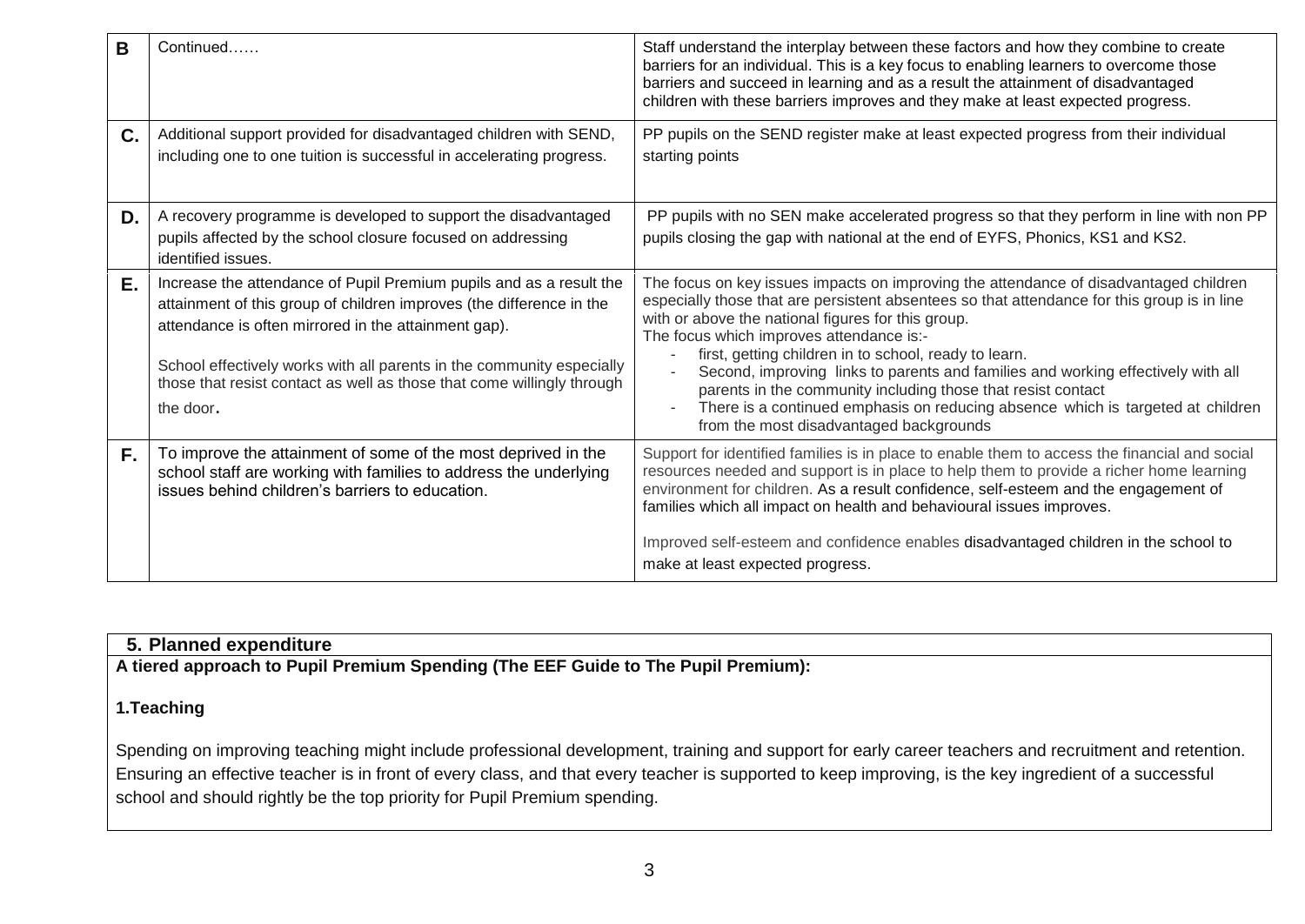#### **2.Targeted Academic Support**

Evidence consistently shows the positive impact that targeted academic support can have, including on those who are not making good progress across the spectrum of achievement. Considering how classroom teachers and teaching assistants can provide targeted academic support, including how to link structured one-to-one or small group intervention to classroom teaching, is likely to be a key component of an effective Pupil Premium strategy.

#### **3.Wider Strategies**

Wider strategies relate to the most significant non-academic barriers to success in school, including attendance, behaviour and social and emotional support. While many barriers may be common between schools, it is also likely that the specific features of the community each school serves will affect spending in this category.

Why, therefore, do so many educational professionals insist on addressing the needs of Pupil Premium learners without first identifying exactly what those needs are? How can we even begin to contemplate closing the gap if we do not know, for each child or young person, what has caused the gap in the first place

| <b>Teaching</b>                                                                                                                                                   |                                                                                                                                                                                                                                                                                             |                                                                                                                                                                                                                                                                                                                                                                          |                                                                                                                                                                                              |                                          |                                                                                                       |  |  |  |
|-------------------------------------------------------------------------------------------------------------------------------------------------------------------|---------------------------------------------------------------------------------------------------------------------------------------------------------------------------------------------------------------------------------------------------------------------------------------------|--------------------------------------------------------------------------------------------------------------------------------------------------------------------------------------------------------------------------------------------------------------------------------------------------------------------------------------------------------------------------|----------------------------------------------------------------------------------------------------------------------------------------------------------------------------------------------|------------------------------------------|-------------------------------------------------------------------------------------------------------|--|--|--|
| <b>Desired</b>                                                                                                                                                    | <b>Chosen action / approach</b>                                                                                                                                                                                                                                                             | What is the evidence and                                                                                                                                                                                                                                                                                                                                                 | How will you                                                                                                                                                                                 | <b>Staff lead</b>                        | When will you review                                                                                  |  |  |  |
| outcome                                                                                                                                                           |                                                                                                                                                                                                                                                                                             | rationale for this choice?                                                                                                                                                                                                                                                                                                                                               | ensure it is                                                                                                                                                                                 |                                          | implementation?                                                                                       |  |  |  |
|                                                                                                                                                                   |                                                                                                                                                                                                                                                                                             |                                                                                                                                                                                                                                                                                                                                                                          | implemented well?                                                                                                                                                                            |                                          |                                                                                                       |  |  |  |
| А.<br>Improve<br>language,<br>comprehension<br>and writing skills<br>for pupils eligible<br>for PP to give<br>disadvantaged<br>pupils the speech,<br>language and | <b>Teaching and whole school</b><br>strategies.<br>Ensuring every teacher is supported and<br>prepared for the new year to achieve<br>the best outcomes for disadvantaged<br>pupils.<br>Opportunities provided for professional<br>development in language and<br>communication development | Pupil Premium pupils achieving ARE<br>in reading and writing is below that<br>of non Pupil Premium pupils at the<br>end of KS1 and KS2.<br>Letters and Sounds Phonics teaches<br>children to read accurately and<br>fluently with good comprehension.<br>They learn to form each letter, spell<br>correctly, and compose their ideas<br>step-by-step. Phonics approaches | Ensure that the<br>timetables are<br>organised, ensuring<br>staff delivering<br>provision have sufficient<br>preparation and<br>delivery time.<br>Ensure that most                           | Phonics and<br>Reading lead<br>Principal | Pupil Progress Meetings -<br>December, April and July<br>September 2020-training                      |  |  |  |
| communication<br>skills needed to<br>ensure improved<br>literacy skills<br>across the school.                                                                     | Phonics training to be delivered whole<br>school and EYFS and KS1 staff.<br>Teacher expectation<br>Support for the development of oral<br>language skills will be integrated into the                                                                                                       | have been consistently found to be<br>effective in supporting younger<br>readers to master the basics of<br>reading, with an average impact of<br>an additional four months' progress.<br>Research suggests that phonics is<br>particularly beneficial for younger<br>learners (4-7 year olds) as they begin<br>to read.                                                 | achieve the national<br>standard in Phonics.<br>Training for all EYFS and<br>KS1 teaching staff and<br>support staff.<br>Good practice visits set<br>up for Year 1 teachers<br>to St Mary's. |                                          | from AH.<br>Phonics training from DS and<br>additional phonics training<br>from JS.<br>September 2020 |  |  |  |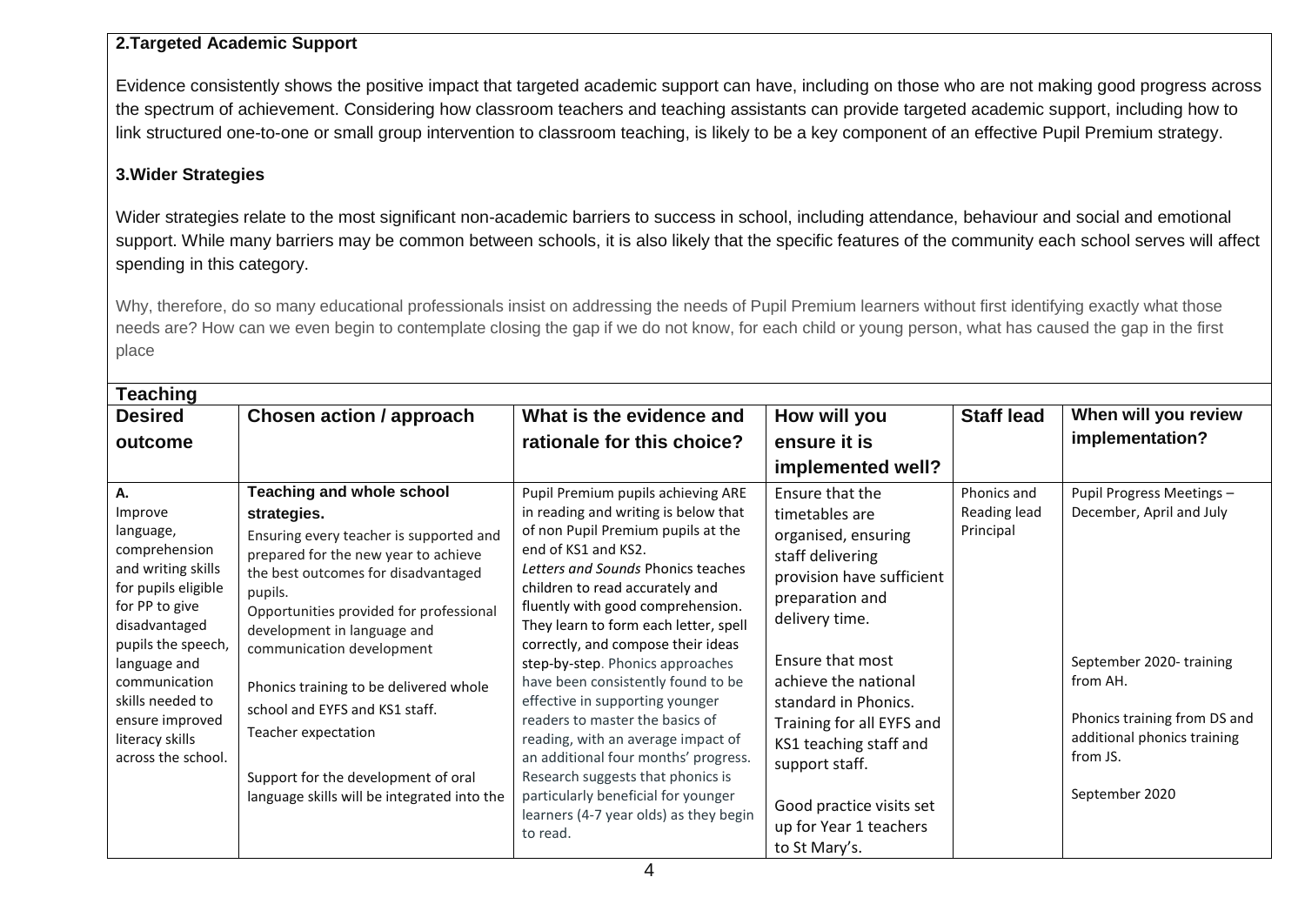|                                                                                                    | curriculum from preschool through to                                                                                                                                                                                                                                                                                                                                                                         |                                                                                                                                                                                                                                                                                                                                                                                                                                                                                                                                                                     |                                                                                                                                                                                                                                                                             |                           |                                                       |
|----------------------------------------------------------------------------------------------------|--------------------------------------------------------------------------------------------------------------------------------------------------------------------------------------------------------------------------------------------------------------------------------------------------------------------------------------------------------------------------------------------------------------|---------------------------------------------------------------------------------------------------------------------------------------------------------------------------------------------------------------------------------------------------------------------------------------------------------------------------------------------------------------------------------------------------------------------------------------------------------------------------------------------------------------------------------------------------------------------|-----------------------------------------------------------------------------------------------------------------------------------------------------------------------------------------------------------------------------------------------------------------------------|---------------------------|-------------------------------------------------------|
|                                                                                                    | year 6<br>Education and specialist services for<br>language delay will focus on the oral<br>language skills of children from socially<br>disadvantaged backgrounds.<br>Time set aside to enable teachers to<br>assess pupils' wellbeing<br>and learning needs to enable teachers<br>and other school staff to provide<br>effective support and high-quality<br>feedback, building on accurate<br>assessment. | Speech, language and<br>communication needs of the<br>disadvantaged children entering the<br>school seriously affects the children's<br>learning. Poor language predicts<br>poor literacy skills so having the right<br>strategies and help in place in school<br>to avoid those with persistent<br>communication needs going on to<br>have reading difficulties is essential.<br>EEF's guidance on Assessing and<br><b>Monitoring Pupil Progress</b>                                                                                                               | Lesson visits and<br>monitoring of evidence<br>to ensure work is<br>challenging and children<br>are making progress.<br>The quality of<br>education provided in<br>the early year's<br>curriculum impacts on<br>all children but<br>particularly the most<br>disadvantaged. |                           |                                                       |
| А.<br>Improve<br>language,<br>comprehension<br>and written skills<br>for pupils eligible<br>for PP | English lead to be released to monitor<br>English across the school to ensure high<br>quality English provision, particularly<br>reading.                                                                                                                                                                                                                                                                    | The Sutton Trust research has found<br>that improving reading<br>comprehension strategies is<br>particularly effective with KS2<br>children who are lagging behind in<br>their reading.<br>Appropriate CPD to be developed for<br>teachers and all learning support<br>staff to develop and enhance reading<br>comprehension skills of all pupils.<br>To ensure PP pupils achieve highly as<br>well as 'meeting expected<br>standards', CPD for teachers will<br>inform their practice and enable<br>them to provide stretch and<br>encouragement for these pupils. | Release English lead to<br>monitor reading/English<br>throughout school.<br>Teachers identified as<br>needing support will be<br>released to work with<br>English Lead.<br>SPAG training for all KS2<br>teaching and support staff<br>delivered by RF.                      | English Lead<br>Principal | Pupil Progress Meetings -<br>December, April and July |
| B<br>Support for the<br>Emotional, Social<br>and Mental                                            | CPD to ensure staff are able to identify<br>the personal demographic<br>characteristics, stressful life experiences<br>and poor social and economic                                                                                                                                                                                                                                                          | Staffs understanding is key to enable<br>learners to overcome those barriers<br>and succeed in learning.                                                                                                                                                                                                                                                                                                                                                                                                                                                            | Timetable CPD for<br>growth mind-set<br>training.                                                                                                                                                                                                                           | SENDCO<br>Principal       | December 2020<br>Feb 2021                             |
| Health of pupils<br>addresses the<br>barriers to                                                   | circumstances that increase a child's<br>vulnerability to developing<br>mental health difficulties. The                                                                                                                                                                                                                                                                                                      | There is extensive evidence<br>associating childhood social and<br>emotional skills with improved                                                                                                                                                                                                                                                                                                                                                                                                                                                                   |                                                                                                                                                                                                                                                                             |                           | April 2021                                            |
| learning and<br>ensures that the<br>organisational                                                 | relationship between mental illness                                                                                                                                                                                                                                                                                                                                                                          | outcomes at school and in later life,<br>in relation to physical and mental<br>health, school readiness and                                                                                                                                                                                                                                                                                                                                                                                                                                                         |                                                                                                                                                                                                                                                                             |                           | <b>July 2021</b>                                      |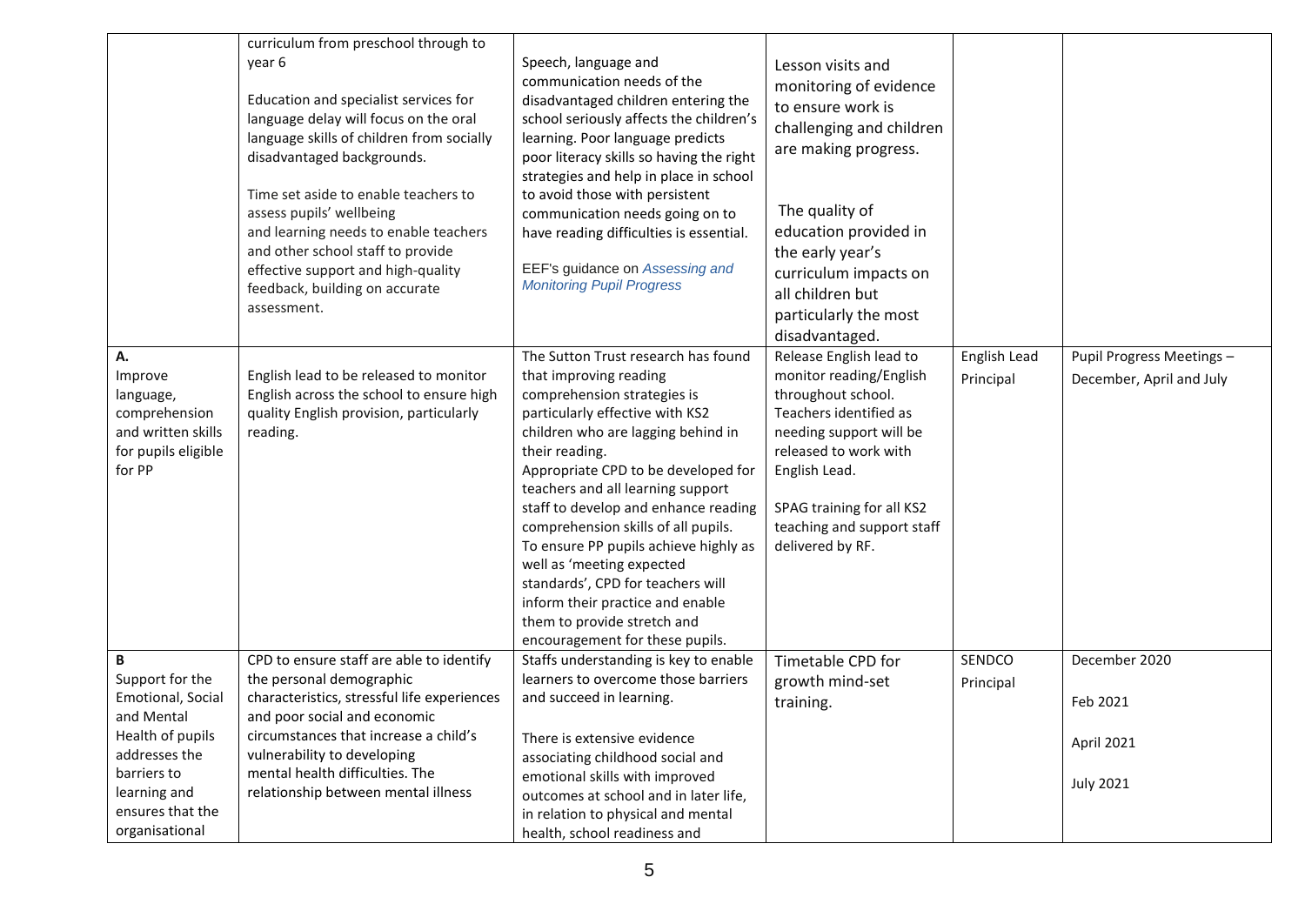| and structural      | and/or a poor sense of wellbeing is       | academic achievement, crime,         | 'Drop in' to look at      |        |                  |
|---------------------|-------------------------------------------|--------------------------------------|---------------------------|--------|------------------|
| arrangements        | recognised by staff.                      | employment and income.               | children's motivation     |        |                  |
| within the school   |                                           |                                      | and engagement during     |        |                  |
| are not barriers to | A broad and balanced curriculum that      | Research in the UK has shown that    | reading sessions.         |        |                  |
| learning.           | prepares pupils for life and not just for | good social and emotional skills-    |                           |        |                  |
|                     | exams is embedded in the school.          | including self-regulation, self-     |                           |        |                  |
|                     |                                           | awareness, and social skills-        |                           |        |                  |
|                     | Lessons are aimed at boosting resilience, | developed by the age of ten, are     | PSHE scheme of work-      |        |                  |
|                     | promoting wellbeing and giving pupils     | predictors of a range of adult       | Jigsaw is being used.     |        |                  |
|                     | an understanding of mental health         | outcomes such as life satisfaction   | Additional resilience kit |        |                  |
|                     | issues.                                   | and wellbeing, labour market         | for Jigsaw has been       |        |                  |
|                     |                                           | success, and good overall health.    | purchased.                |        |                  |
|                     | Mental Health and bereavement             |                                      |                           |        |                  |
|                     | training.                                 | Numerous large evidence reviews      |                           |        |                  |
|                     |                                           | indicate that, when well             |                           |        |                  |
|                     | Have a whole school approach to mental    | implemented, SEL can have positive   |                           |        |                  |
|                     | health to encompass both the pastoral     | impacts on a range of outcomes,      |                           |        |                  |
|                     | and curriculum elements as well as        | including:                           |                           |        |                  |
|                     | considering staff wellbeing and the       | • Improved social and emotional      |                           |        |                  |
|                     | school culture and ethos.                 |                                      |                           |        |                  |
|                     |                                           | skills;                              |                           |        |                  |
|                     |                                           | • improved academic performance •    |                           |        |                  |
|                     |                                           | improved attitudes, behaviour and    |                           |        |                  |
|                     |                                           | relationships with peers;            |                           |        |                  |
|                     |                                           | • reduced emotional distress         |                           |        |                  |
|                     |                                           | (student depression, anxiety, stress |                           |        |                  |
|                     |                                           | and social withdrawal);              |                           |        |                  |
|                     |                                           | • reduced levels of bullying;        |                           |        |                  |
|                     |                                           | • reduced conduct problems; and      |                           |        |                  |
|                     |                                           | • improved school connection.        |                           |        |                  |
|                     |                                           |                                      |                           |        |                  |
| C                   | To create a positive and supportive       | Research conducted by EEF.           | Staff CPD                 | SENDCO | December 2020    |
| Additional          | environment for all pupils by promoting   |                                      |                           |        |                  |
| support provided    | positive relationships, active            | The research suggests a group of     | Lesson visits and         |        | April 2021       |
| for disadvantaged   | engagement, and wellbeing for all         | teaching strategies that teachers    | monitoring of evidence    |        |                  |
| children with       | pupils. All staff ensure all pupils can   | should consider emphasising for      | to ensure work is         |        | <b>July 2021</b> |
| SEND, including     | access the best possible teaching.        | pupils with SEND. Teachers should    | challenging and children  |        |                  |
| one to one tuition  |                                           | develop a repertoire of these        | are making progress.      |        |                  |
| is successful in    | All teachers should aim to understand     | strategies they can use flexibly in  |                           |        |                  |
| accelerating        | individual pupil's learning needs using   | response to the needs of all pupils. |                           |        |                  |
| progress.           | the graduated approach of the 'assess,    | - flexible grouping; - cognitive and |                           |        |                  |
|                     | plan, do, review' approach.               | metacognitive strategies; - explicit |                           |        |                  |
|                     |                                           | instruction; - using technology to   |                           |        |                  |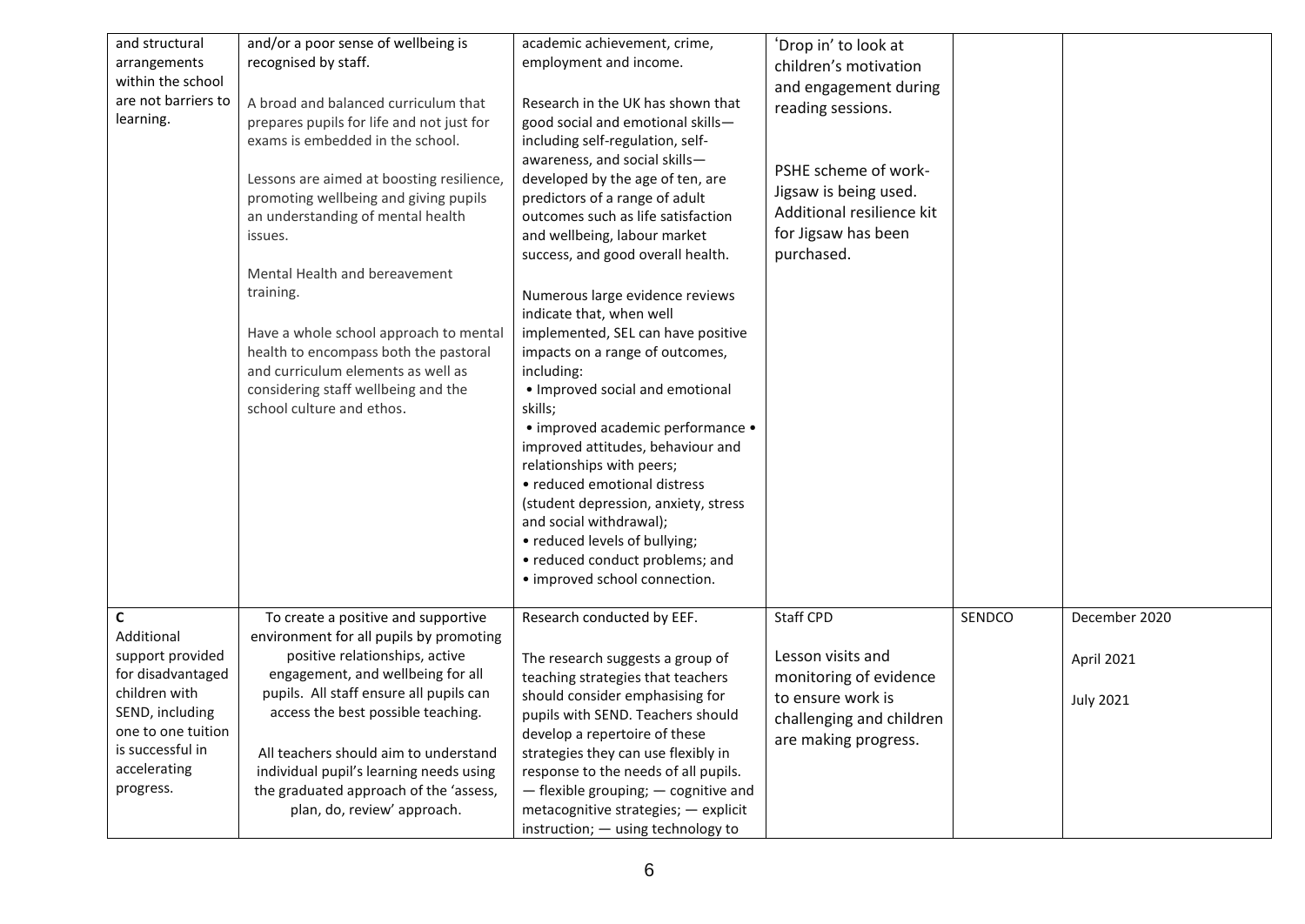|                                                                                                                                                                               |                                                                                                                                                                                                                                                                                                                  | support pupils with SEND; and -<br>scaffolding.                                                                                                                                                                                                                                                                                                                             |                                                                                                                                                                                                                                     |           |                                    |
|-------------------------------------------------------------------------------------------------------------------------------------------------------------------------------|------------------------------------------------------------------------------------------------------------------------------------------------------------------------------------------------------------------------------------------------------------------------------------------------------------------|-----------------------------------------------------------------------------------------------------------------------------------------------------------------------------------------------------------------------------------------------------------------------------------------------------------------------------------------------------------------------------|-------------------------------------------------------------------------------------------------------------------------------------------------------------------------------------------------------------------------------------|-----------|------------------------------------|
| D<br>A recovery<br>programme is<br>developed to<br>support the<br>disadvantaged<br>pupils affected by<br>the school closure<br>focused on<br>addressing<br>identified issues. | Use the EEF guidance:-<br><b>COVID-19 SUPPORT GUIDE FOR</b><br>SCHOOLS to support the<br>implementation of a recovery<br>programme in school<br>Use the guidance to support and inform<br>decisions about how to use catch-up<br>funding especially in relation to enabling<br>disadvantaged pupils to catch-up. | Research conducted by the EEF and<br>others around the world strongly<br>suggests that compensating for the<br>negative impact of school closures<br>on the gap requires a sustained<br>response. As a school we will plan<br>what to prioritise in the coming<br>months, recognising the tremendous<br>strain the pandemic has already<br>placed on teachers and children. | Ensure that the<br>timetables are<br>organised, ensuring<br>staff delivering<br>provision have sufficient<br>preparation and<br>delivery time.<br>Additional member of<br>staff has been<br>employed, part time, to<br>support KS1. | Principal | Throughout the Autumn term<br>2020 |
|                                                                                                                                                                               |                                                                                                                                                                                                                                                                                                                  |                                                                                                                                                                                                                                                                                                                                                                             | Lesson visits and<br>monitoring of evidence<br>to ensure work is<br>challenging and children<br>are making progress.                                                                                                                |           |                                    |
|                                                                                                                                                                               |                                                                                                                                                                                                                                                                                                                  |                                                                                                                                                                                                                                                                                                                                                                             | Monitor the use of<br>strategies using<br>modelling and<br>structured support, and<br>how they are<br>strategically reduced as<br>a child progresses until                                                                          |           |                                    |
|                                                                                                                                                                               |                                                                                                                                                                                                                                                                                                                  |                                                                                                                                                                                                                                                                                                                                                                             | they are capable of<br>completing the activity<br>independently                                                                                                                                                                     |           |                                    |
|                                                                                                                                                                               |                                                                                                                                                                                                                                                                                                                  |                                                                                                                                                                                                                                                                                                                                                                             |                                                                                                                                                                                                                                     |           |                                    |

**Total budgeted cost: £49,580**

**ii. Targeted Academic Support**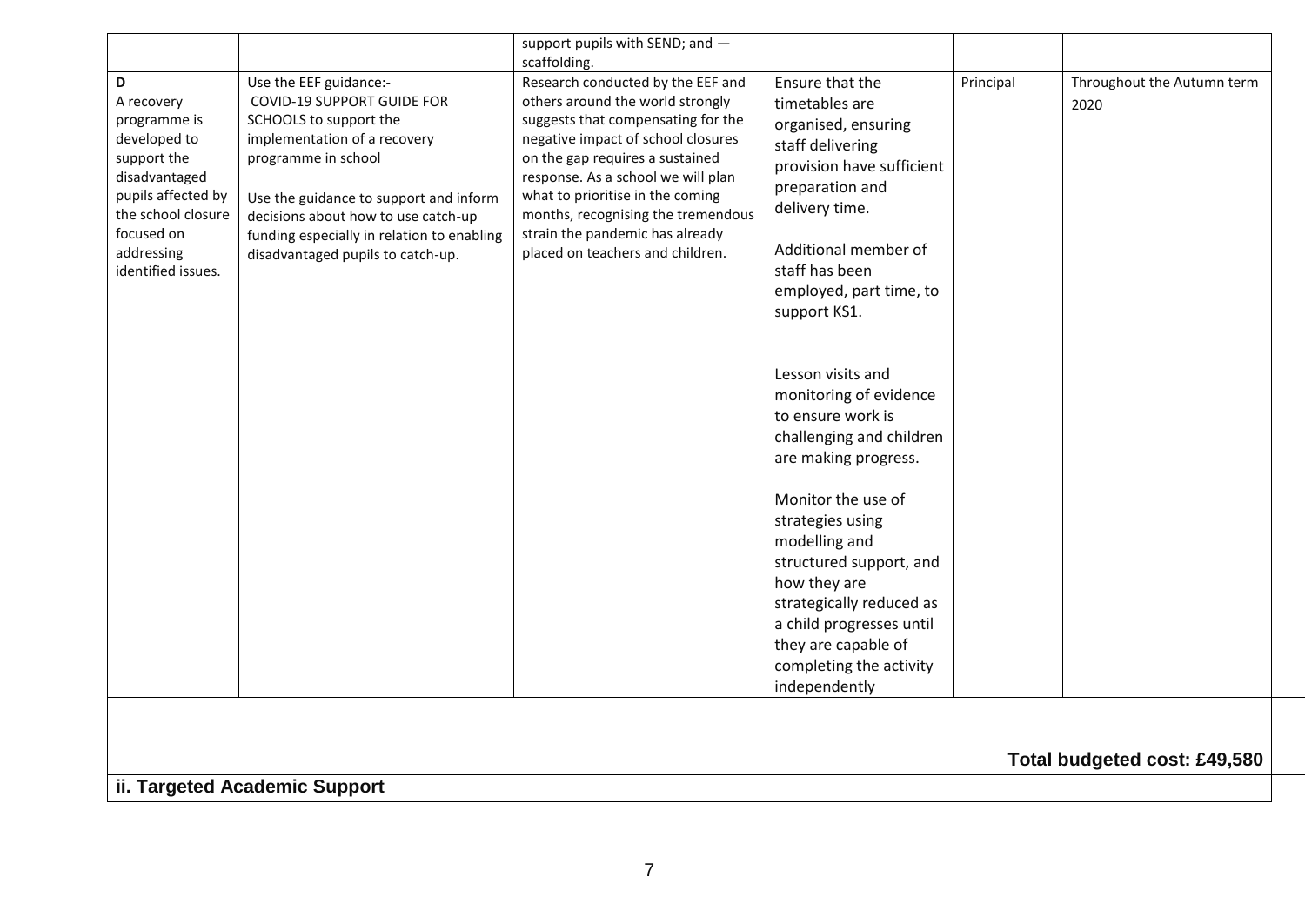| <b>Desired</b>                                                                                                     | Chosen action / approach                                                                                                                                                                                                                                                                        | What is the evidence and                                                                                                                                                                                                                                                                                                                                                                                                                                                                                                                        | How will you                                                                                                                                                                                                    | <b>Staff lead</b>                                                        | When will you review                                  |
|--------------------------------------------------------------------------------------------------------------------|-------------------------------------------------------------------------------------------------------------------------------------------------------------------------------------------------------------------------------------------------------------------------------------------------|-------------------------------------------------------------------------------------------------------------------------------------------------------------------------------------------------------------------------------------------------------------------------------------------------------------------------------------------------------------------------------------------------------------------------------------------------------------------------------------------------------------------------------------------------|-----------------------------------------------------------------------------------------------------------------------------------------------------------------------------------------------------------------|--------------------------------------------------------------------------|-------------------------------------------------------|
| outcome                                                                                                            |                                                                                                                                                                                                                                                                                                 | rationale for this choice?                                                                                                                                                                                                                                                                                                                                                                                                                                                                                                                      | ensure it is                                                                                                                                                                                                    |                                                                          | implementation?                                       |
|                                                                                                                    |                                                                                                                                                                                                                                                                                                 |                                                                                                                                                                                                                                                                                                                                                                                                                                                                                                                                                 | implemented well?                                                                                                                                                                                               |                                                                          |                                                       |
| А.<br>Improve language<br>skills for pupils<br>eligible for PP.                                                    | Use communication screening tool in<br>Early Years to identify those needing<br>intervention and support.<br>Class teacher and SENCO to identify<br>those needing support at KS1 and KS2.<br>1:1 and small group provision of Nuffield<br>Language Intervention for children in<br>Early Years. | The Nuffield Early Language<br>Intervention is an evidence-based<br>oral language intervention for<br>children in nursery and<br>reception who show weakness in<br>their oral language skills and who are<br>therefore at risk of experiencing<br>difficulty with reading. Children who<br>receive the intervention show<br>improvements in expressive<br>language skills, including the use of<br>vocabulary and grammar. Their<br>letter-sound knowledge and spelling<br>also improve, indicating the<br>foundations of phonics are in place. | <b>Acting Deputy Principal</b><br>(Early Years & SENCO) to<br>organise timetable to<br>ensure staff delivering<br>provision have sufficient<br>preparation and delivery<br>time; oversee impact of<br>provision | <b>Acting Deputy</b><br>Principal-<br><b>Early Years</b><br><b>SENCO</b> | Pupil Progress Meetings -<br>December, April and July |
| В.<br>Improve<br>attainment of PP<br>pupils by<br>improving the<br>social and<br>emotional aspects<br>of learning. | Provide interventions to focus on pupils'<br>social and emotional needs and/or<br>behaviour:<br>Social speaking<br>$\circ$<br>Comic strip conversations<br>$\circ$<br>One to one tailored support<br>$\circ$<br>'Time out' area set up for children in<br>emotional distress.                   | There is extensive evidence<br>associating childhood<br>social and emotional skills with<br>improved outcomes at<br>school and in later life, in relation to<br>physical and mental<br>health, school readiness and<br>academic achievement,<br>crime, employment and income                                                                                                                                                                                                                                                                    | SENCO to monitor<br>programmes and other<br>outside agencies if<br>appropriate.                                                                                                                                 | SENCO                                                                    | Pupil Progress Meetings -<br>December, April and July |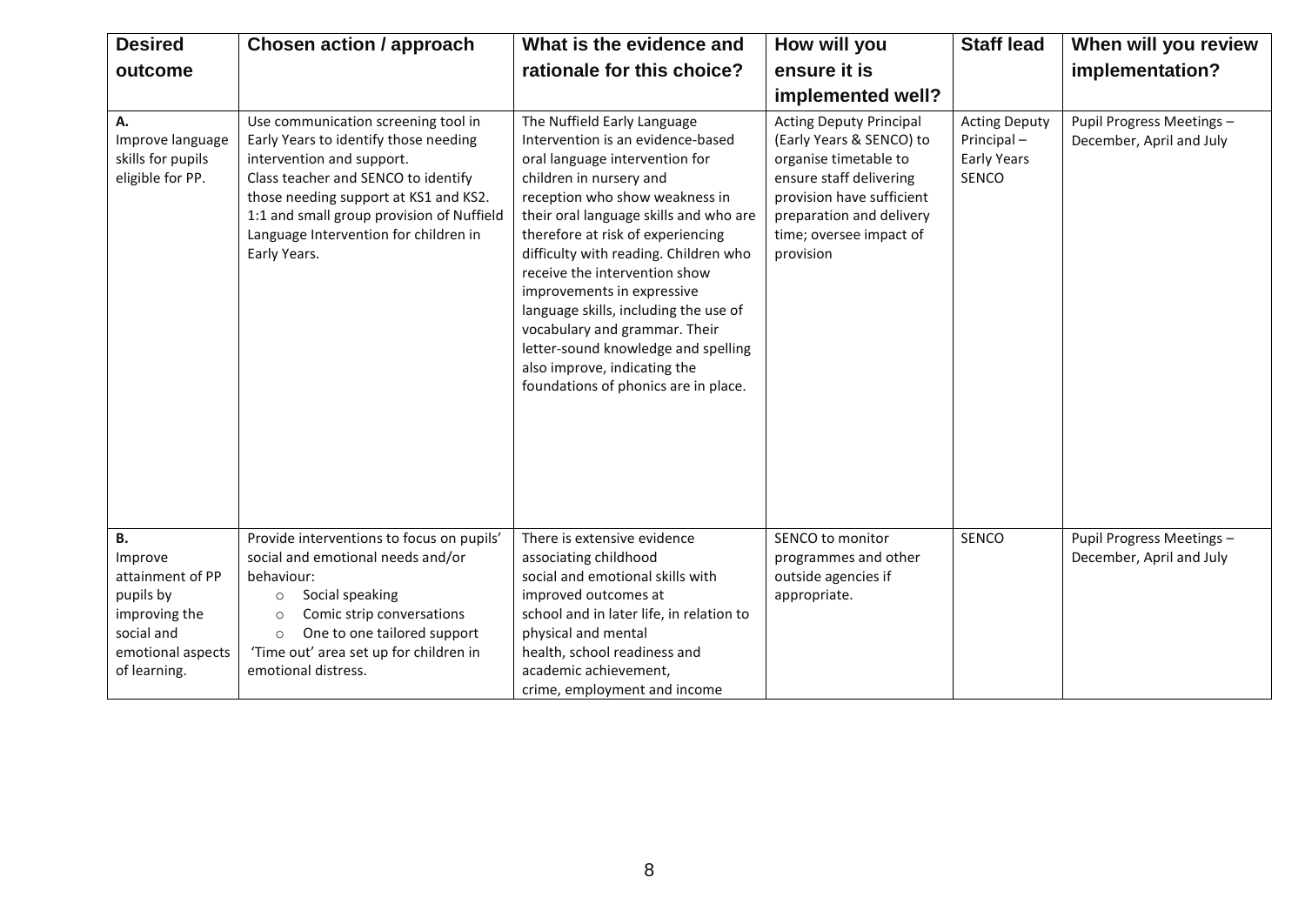| В.                | Subsidising educational visits to keep     | Learning outside the classroom adds  | Offer a range of           | Principal | Pupil Progress Meetings - |
|-------------------|--------------------------------------------|--------------------------------------|----------------------------|-----------|---------------------------|
| Improve           | low income family contributions minimal    | value to each pupil's academic and   | curriculum, educational    |           | December, April and July  |
| attainment of PP  | and support PP pupils in full              | personal learning.                   | and experiential visits to |           |                           |
| pupils by         | participation.                             | Learning experiences outside the     | all pupils regardless of   |           |                           |
| improving the     | Offer a range of curriculum, educational   | classroom will impact on self-       | ability to pay and to      |           |                           |
| social and        | and experiential visits to maximise take-  | confidence, self-esteem increasing   | maximise take-up by        |           |                           |
| emotional aspects | up by pupils.                              | motivation and engagement in         | pupils.                    |           |                           |
| of learning.      |                                            | learning.                            |                            |           |                           |
|                   |                                            |                                      |                            |           |                           |
|                   |                                            |                                      |                            |           |                           |
|                   |                                            |                                      |                            |           |                           |
|                   |                                            |                                      |                            |           |                           |
|                   |                                            |                                      |                            |           |                           |
|                   |                                            |                                      |                            |           |                           |
|                   |                                            |                                      |                            |           |                           |
|                   |                                            |                                      |                            |           |                           |
|                   |                                            |                                      |                            |           |                           |
|                   |                                            |                                      |                            |           |                           |
|                   |                                            |                                      |                            |           |                           |
|                   |                                            |                                      |                            |           |                           |
|                   |                                            |                                      |                            |           |                           |
|                   |                                            |                                      |                            |           |                           |
|                   |                                            |                                      |                            |           |                           |
|                   |                                            |                                      |                            |           |                           |
|                   |                                            |                                      |                            |           |                           |
|                   |                                            |                                      |                            |           |                           |
|                   |                                            |                                      |                            |           |                           |
|                   |                                            |                                      |                            |           |                           |
|                   |                                            |                                      |                            |           |                           |
|                   |                                            |                                      |                            |           |                           |
| C.                | Small group sessions for identified pupils | Some pupils need targeted support    | Pupils will be identified  | Principal | Pupil Progress Meetings - |
| Accelerate        | targeted with high quality teaching from   | to catch up and to have individual   | through pupil progress     | SENCO     | December, April and July  |
| progress of PP    | an experienced teacher, delivering same    | support matched to their needs.      | meetings.                  |           |                           |
| pupils with no    | input as class teacher either within the   | The data for PP pupils shows they    | Outcomes tracked to        |           |                           |
| SEN so that they  | class or withdrawing groups.               | must make accelerated progress to    | measure the impact of the  |           |                           |
| perform closer in | Additional teachers to provide extra       | diminish the differences with all    | support.                   |           |                           |
| line with non PP  | support for identified pupils.             | pupils nationally.                   | Careful and regular        |           |                           |
| pupils            |                                            | Evidence indicates that one to one   | tracking of pupil progress |           |                           |
|                   |                                            | tuition can be effective, delivering | will support teachers in   |           |                           |
|                   |                                            | approximately five additional        | ensuring pupil outcomes    |           |                           |
|                   |                                            | months' progress on average.         | are improving and that the |           |                           |
|                   |                                            | Studies comparing one to one with    | provision matches their    |           |                           |
|                   |                                            | small group tuition show mixed       | needs.                     |           |                           |
|                   |                                            | results. In some cases one to one    |                            |           |                           |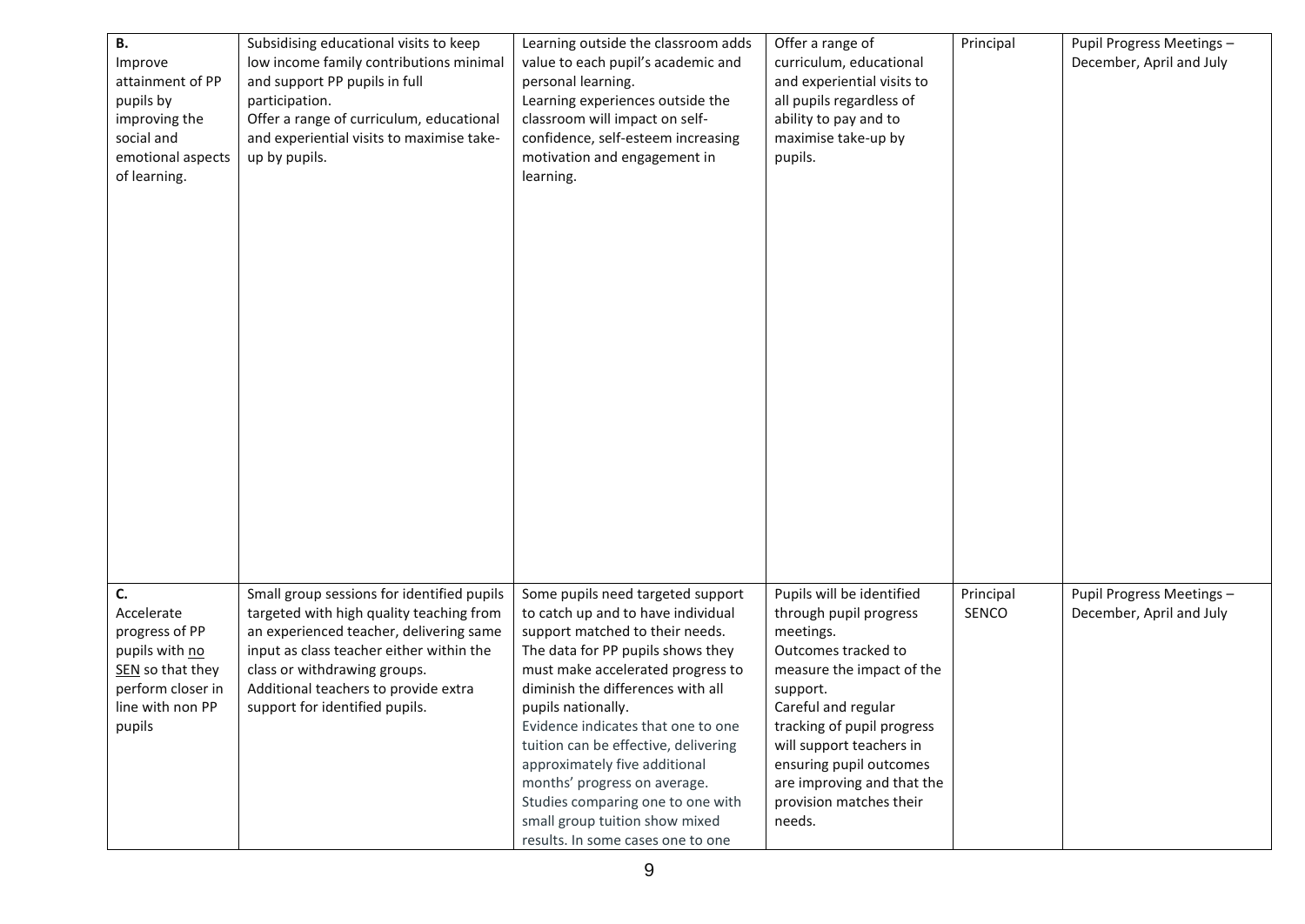| <b>Wider Strategies</b>                                                                                                                              |                                                                                                                                                                                                                                                                                                                                                                                                                                                                                           | tuition has led to greater<br>improvement, while in others tuition<br>in groups of two or three has been<br>equally or even more effective (EEF<br>Teaching and Learning Toolkit)                                                                                                                                                                                                                                                                                                                                                                              |                                                                                                                                                                                            |                                                                       | Total budgeted cost £12,552                           |
|------------------------------------------------------------------------------------------------------------------------------------------------------|-------------------------------------------------------------------------------------------------------------------------------------------------------------------------------------------------------------------------------------------------------------------------------------------------------------------------------------------------------------------------------------------------------------------------------------------------------------------------------------------|----------------------------------------------------------------------------------------------------------------------------------------------------------------------------------------------------------------------------------------------------------------------------------------------------------------------------------------------------------------------------------------------------------------------------------------------------------------------------------------------------------------------------------------------------------------|--------------------------------------------------------------------------------------------------------------------------------------------------------------------------------------------|-----------------------------------------------------------------------|-------------------------------------------------------|
| <b>Desired</b>                                                                                                                                       | <b>Chosen action / approach</b>                                                                                                                                                                                                                                                                                                                                                                                                                                                           | What is the evidence and                                                                                                                                                                                                                                                                                                                                                                                                                                                                                                                                       | How will you                                                                                                                                                                               | <b>Staff lead</b>                                                     | When will you review                                  |
| outcome                                                                                                                                              |                                                                                                                                                                                                                                                                                                                                                                                                                                                                                           | rationale for this choice?                                                                                                                                                                                                                                                                                                                                                                                                                                                                                                                                     | ensure it is                                                                                                                                                                               |                                                                       | implementation?                                       |
|                                                                                                                                                      |                                                                                                                                                                                                                                                                                                                                                                                                                                                                                           |                                                                                                                                                                                                                                                                                                                                                                                                                                                                                                                                                                | implemented well?                                                                                                                                                                          |                                                                       |                                                       |
| C.<br>Provide additional<br>support for PP<br>SEND children                                                                                          | Learning support staff to be responsible<br>for one-to-one and small group<br>interventions across the school.<br>Wave Three intervention<br>$\circ$<br>SOS spelling<br>$\circ$<br>Precision teaching<br>$\circ$<br>Pre/Post teaching<br>$\circ$<br><b>Better Reading</b><br>$\circ$<br><b>Socially Speaking</b><br>$\circ$<br>One to One Phonics (Letters<br>$\circ$<br>and Sounds)                                                                                                      | School data shows that in year<br>groups where PP pupils are also on<br>the SEN register, they need to make<br>accelerated progress to bring them<br>in line with all pupils.                                                                                                                                                                                                                                                                                                                                                                                  | Acting Deputy Principal for<br>Inclusion and SENCo will<br>take lead on ensuring<br>pupil outcomes are<br>improving and that the<br>provision matches the<br>pupils needs.<br>CPD for TAs. | <b>Acting Vice</b><br>Principal<br>SENCO                              | Pupil Progress Meetings -<br>December, April and July |
| Ε.<br>Increase the<br>attendance of<br><b>Pupil Premium</b><br>pupils and as a<br>result the<br>attainment of this<br>group of children<br>improves. | Use the -Checklist for school leaders to<br>support full opening: behaviour and<br>attendance.<br>Use this advice to develop a plan for<br>reengaging pupils in a way that works<br>for the pupils' needs and in line with the<br>following key actions:<br>1. Plan<br>2. Communicate<br>3. Be consistent<br>4. Support<br>5. Monitor and Improve<br>Attendance Officer to promote good<br>attendance throughout the school and<br>to be proactive in supporting persistent<br>absentees. | Attainment for all pupils can be<br>improved with good attendance.<br>Targeting families and promoting the<br>importance of good attendance is<br>essential to improving outcomes.<br>Levels of attendance are lower and<br>levels of persistent absence are<br>higher for PP pupils than that of non<br>PP pupils.<br>Research shows that the difference<br>in the attendance between<br>disadvantaged pupils and non-<br>disadvantaged is often mirrored in<br>the attainment gap.<br>Increase the attendance of Pupil<br>Premium pupils and as a result the | Attendance officer to<br>monitor attendance of<br>targeted families and offer<br>support where needed.                                                                                     | Attendance<br>officer<br><b>Acting Vice</b><br>Principal<br>Principal | Pupil Progress Meetings -<br>December, April and July |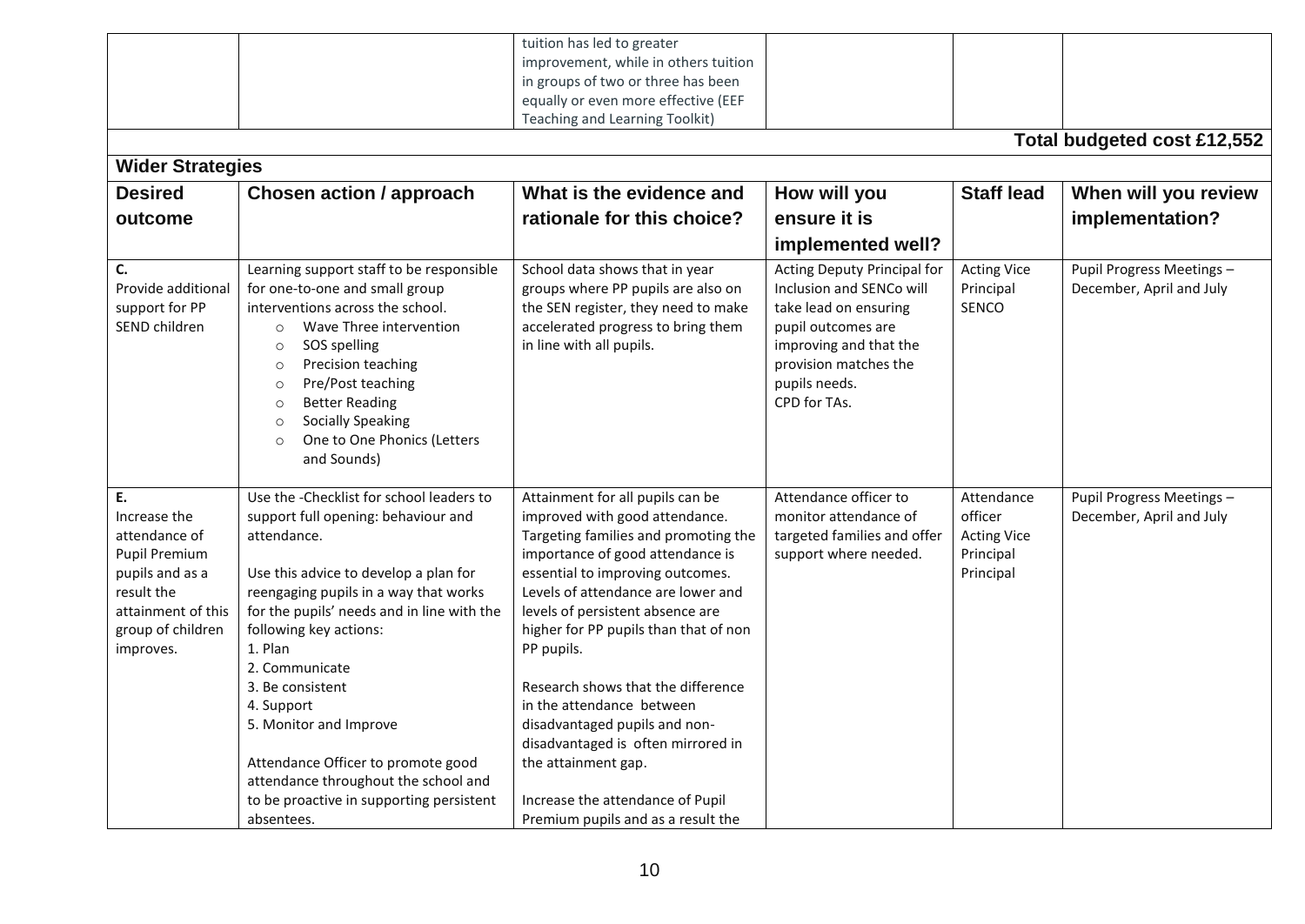|                   | 'Parent support advisors' (attendance      | attainment of this group of children  |                              |           |  |
|-------------------|--------------------------------------------|---------------------------------------|------------------------------|-----------|--|
|                   | officer/family support lead and Inclusion  | improves                              |                              |           |  |
|                   | lead) work with parents and pupils to      |                                       |                              |           |  |
|                   | solve any issues that are preventing       |                                       |                              |           |  |
|                   | pupils from attending school.              |                                       |                              |           |  |
|                   |                                            |                                       |                              |           |  |
|                   | Additional support in the new school       |                                       |                              |           |  |
|                   | year to focus on providing regular and     |                                       |                              |           |  |
|                   | supportive communications with             |                                       |                              |           |  |
|                   | parents, especially to increase            |                                       |                              |           |  |
|                   | attendance and engagement with             |                                       |                              |           |  |
|                   | learning. There is a risk that             |                                       |                              |           |  |
|                   | high levels of absence after the summer    |                                       |                              |           |  |
|                   | pose a particular risk for                 |                                       |                              |           |  |
|                   | disadvantaged pupils.                      |                                       |                              |           |  |
|                   |                                            |                                       |                              |           |  |
|                   |                                            |                                       |                              |           |  |
|                   | Breakfast club - support the punctuality   |                                       |                              |           |  |
|                   | of pupil Premium pupils and ensure that    |                                       |                              |           |  |
|                   | they start the day fully fed.              |                                       |                              |           |  |
| F.                | A high quality Family Support worker to    | Pupils with social, emotional, health | Regular meetings and         | SENDCO    |  |
| Improve           | work with vulnerable families and          | and behaviour issues need additional  | discussions with Family      | Principal |  |
| attainment of PP  | children.                                  | support to address these needs        | Support lead to ensure       |           |  |
| pupils by         | Support parents of children with early     | alongside learning needs. Well-being  | families are receiving       |           |  |
| improving the     | signs of social, emotional, health and     | is key to supporting pupils learning. | timely and appropriate       |           |  |
| social and        | behavioural issues, and work with them,    |                                       | support.                     |           |  |
| emotional aspects | school staff and other support agencies    | The EEF Toolkit for Teaching and      | Discuss identified pupils in |           |  |
| of learning.      | to prevent problems worsening and          | Learning states:                      | pupil progress meeting to    |           |  |
|                   | interfering with the child's ability to    | 'On average, SEL (Social and          | review the impact of         |           |  |
|                   | engage with school and learning.           | Emotional Learning) interventions     | intervention on pupil        |           |  |
|                   | Provide impartial information about or     | have an identifiable and valuable     | outcomes.                    |           |  |
|                   | referrals to, relevant local services.     | impact on attitudes to learning and   |                              |           |  |
|                   | At the request of parents or the school,   | social relationships in school. They  |                              |           |  |
|                   | talk to children experiencing difficulties | also have an average overall impact   |                              |           |  |
|                   | and convey the voice of the child to       | of four months' additional progress   |                              |           |  |
|                   | parents and school staff.                  | on attainment.                        |                              |           |  |
|                   | Identify, in partnership with parents,     | Improvements appear more likely       |                              |           |  |
|                   | their needs for parenting support groups   | when SEL approaches are embedded      |                              |           |  |
|                   | or parenting classes for those wishing to  | into routine educational practices    |                              |           |  |
|                   | enhance their relationship with their      | and supported by professional         |                              |           |  |
|                   | children and deal positively with          | development and training for staff.'  |                              |           |  |
|                   | discipline, conflict and other issues.     |                                       |                              |           |  |
|                   |                                            |                                       |                              |           |  |
|                   |                                            |                                       |                              |           |  |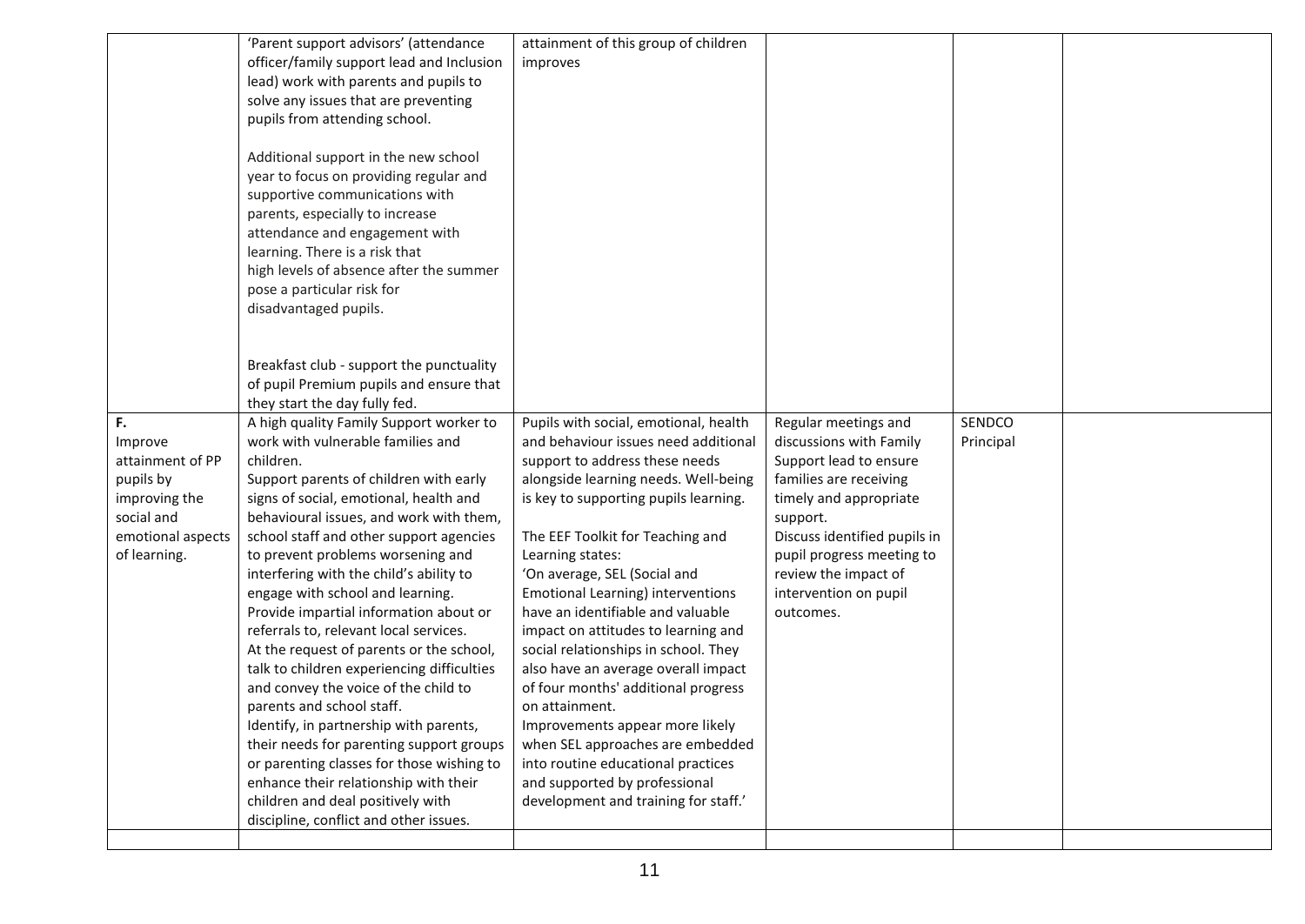## **Total budgeted cost £12,152**

| 2. Review of expenditure                                                                                                                                                                                         |                                                                                                                                                                                                                                                                                                                          |                                                                                                                                                                                                                                                                     |                                                                                                                                                                                                                                                                                                                                                                 |             |  |
|------------------------------------------------------------------------------------------------------------------------------------------------------------------------------------------------------------------|--------------------------------------------------------------------------------------------------------------------------------------------------------------------------------------------------------------------------------------------------------------------------------------------------------------------------|---------------------------------------------------------------------------------------------------------------------------------------------------------------------------------------------------------------------------------------------------------------------|-----------------------------------------------------------------------------------------------------------------------------------------------------------------------------------------------------------------------------------------------------------------------------------------------------------------------------------------------------------------|-------------|--|
| <b>Previous Academic Year</b>                                                                                                                                                                                    |                                                                                                                                                                                                                                                                                                                          |                                                                                                                                                                                                                                                                     |                                                                                                                                                                                                                                                                                                                                                                 |             |  |
|                                                                                                                                                                                                                  | i. Quality of teaching for all                                                                                                                                                                                                                                                                                           |                                                                                                                                                                                                                                                                     |                                                                                                                                                                                                                                                                                                                                                                 |             |  |
| <b>Desired outcome</b>                                                                                                                                                                                           | <b>Chosen action</b><br>/ approach                                                                                                                                                                                                                                                                                       | <b>Estimated impact:</b> Did you meet the<br>success criteria? Include impact on pupils<br>not eligible for PP, if appropriate.                                                                                                                                     | <b>Lessons learned</b><br>(and whether you will continue with this approach)                                                                                                                                                                                                                                                                                    | <b>Cost</b> |  |
| Identification of PP<br>children and children<br>with SEN to ensure<br>there are no limits or<br>barriers to the children's<br>achievements.<br>Most PP children<br>achieve ELG expected,<br>particularly in CLL | Small group targeted<br>speech and language<br>support -Nuffield and<br>Time to Talk<br>programs of study<br>Additional<br>adult support.<br>Training/cours<br>es for EYFS<br>staff with LA.<br><b>SLCN</b> support<br>through<br>advised<br>targets.<br>School is part<br>of the<br>Opportunity<br>Area project<br>(PP) | Due to COVID EYFS end of Year results were not<br>entered. Since 2017 COM has increased at the<br>exceeding standard from 0% to 25% for PP<br>pupils.<br>Children were identified and groups set up to<br>develop children's speech, language and<br>communication. | Remote learning will be worked on to make sure that it has<br>maximum impact.<br>Speech, language and communication groups will be<br>ongoing and children who would benefit from this support<br>will be identified. Children who require additional support<br>will be identified and support will be up into place, after<br>liaising with outside agencies. |             |  |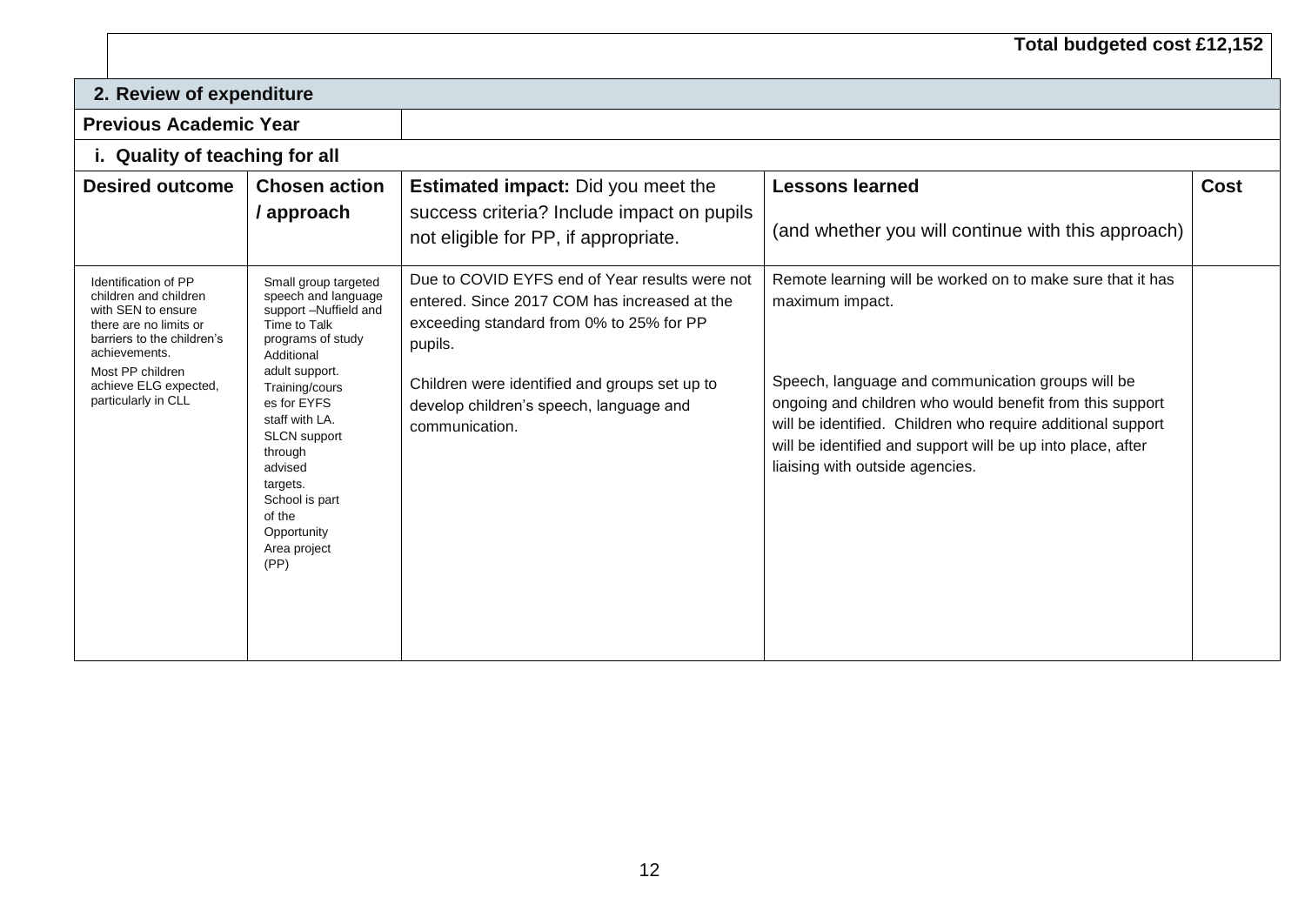| Higher rates of progress<br>across KS2 for expected<br>attaining PP pupils so<br>that attainment is at least<br>in line with National<br>average and gaps are<br>diminished. | Raising standards of<br>teaching through<br>coaching with a focus<br>on reading and<br>feedback. Offering<br>intervention and<br>additional learning<br>opportunities.<br>Guided reading<br>training for all staff.<br>Part of the MEP,<br>engagement in CPD.<br>Change the Maths<br>scheme used.<br>Developed Maths<br>planning and<br>delivery, particularly<br>for disadvantaged<br>children to ensure it<br>meets their needs. | Due to COVID SATS were not taken but data<br>tracking indicates that the rate of progress for PP<br>pupils is increasing across the year groups for<br>2019/20. | Remote learning will be worked on to make sure that it has<br>maximum impact. | £49.743 |
|------------------------------------------------------------------------------------------------------------------------------------------------------------------------------|------------------------------------------------------------------------------------------------------------------------------------------------------------------------------------------------------------------------------------------------------------------------------------------------------------------------------------------------------------------------------------------------------------------------------------|-----------------------------------------------------------------------------------------------------------------------------------------------------------------|-------------------------------------------------------------------------------|---------|
|                                                                                                                                                                              |                                                                                                                                                                                                                                                                                                                                                                                                                                    |                                                                                                                                                                 |                                                                               |         |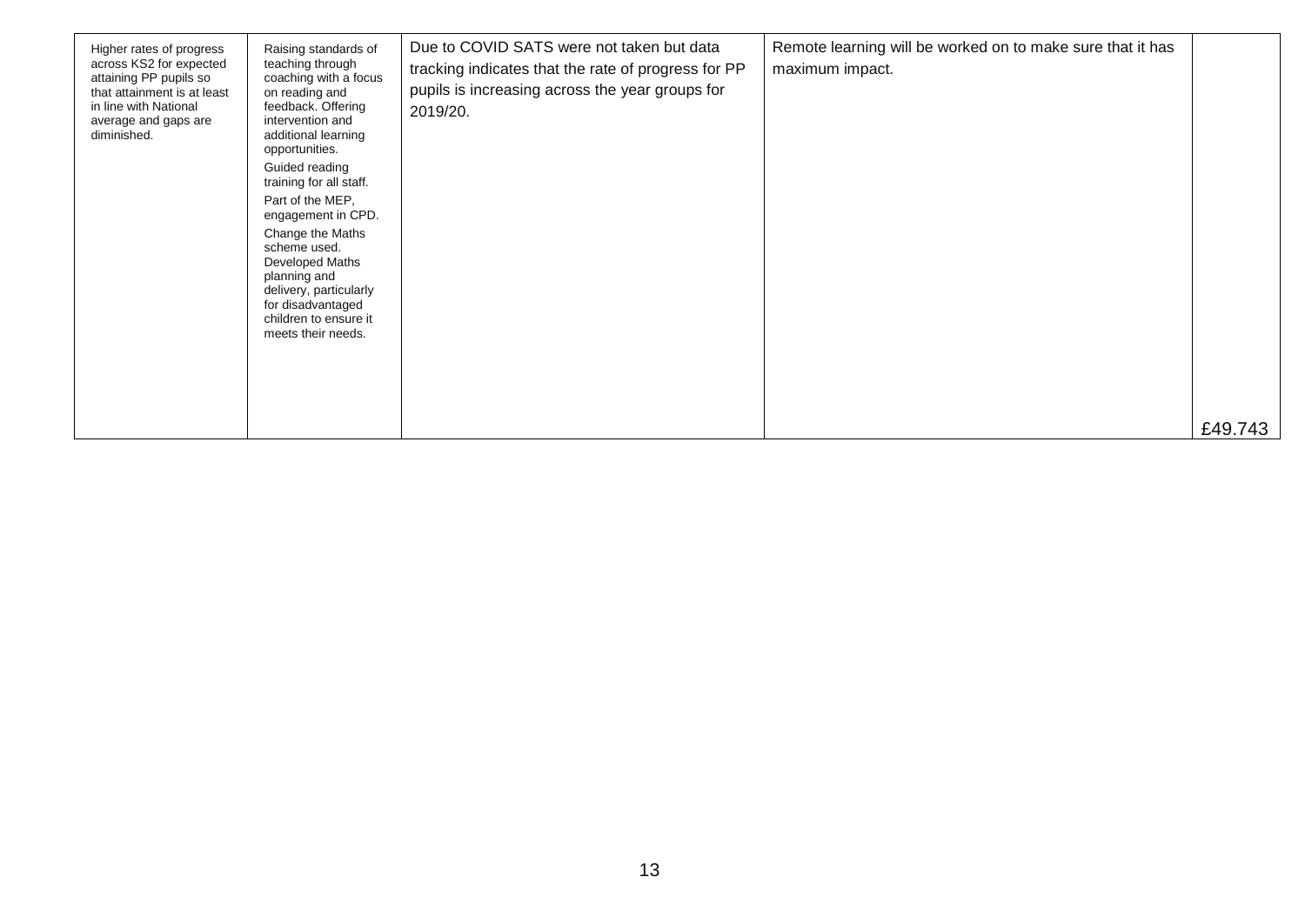| ii. Targeted support                                                                                                                                                                                        |                                                                                                                                                                                                                                                                                                                     |                                                                                                                                                                                                                                                                                                                                   |                                                                               |             |  |
|-------------------------------------------------------------------------------------------------------------------------------------------------------------------------------------------------------------|---------------------------------------------------------------------------------------------------------------------------------------------------------------------------------------------------------------------------------------------------------------------------------------------------------------------|-----------------------------------------------------------------------------------------------------------------------------------------------------------------------------------------------------------------------------------------------------------------------------------------------------------------------------------|-------------------------------------------------------------------------------|-------------|--|
| <b>Desired outcome</b>                                                                                                                                                                                      | <b>Chosen action</b>                                                                                                                                                                                                                                                                                                | <b>Estimated impact:</b> Did you meet the                                                                                                                                                                                                                                                                                         | <b>Lessons learned</b>                                                        | <b>Cost</b> |  |
|                                                                                                                                                                                                             | / approach                                                                                                                                                                                                                                                                                                          | success criteria? Include impact on pupils<br>not eligible for PP, if appropriate.                                                                                                                                                                                                                                                | (and whether you will continue with this approach)                            |             |  |
| The % of PP pupils<br>exceeding the<br>National expectations<br>is improved at the end<br>of KS2                                                                                                            | Pupils are<br>identified at the<br>start of the<br>academic year.<br>Targeted<br>intervention both in<br>school and<br>externally with<br>secondary school.<br>Staff to be familiar<br>with the exceeding<br>standards.<br>Staff targets<br>include % of PP<br>achieving GDS.<br><b>MEP</b> moderations<br>in Maths | Due to COVID SATs were not taken.<br>PP Pupils were identified at the start of the<br>academic year.<br>Targeted intervention in school, after school<br>boosters and before school boosters. Staff<br>developed their understandings of exceeding<br>standards.<br>Support from collegiate in terms of the teaching of<br>Maths. | Remote learning will be worked on to make sure that it has<br>maximum impact. |             |  |
| Through<br>additional<br>support<br>and<br>interventions,<br>PP pupils who<br>currently<br>are<br>below<br>the<br>expected<br>standard make<br>progress and<br>most do well at<br>the end each<br>key stage | Pupil are<br>identified/targeted<br>for specific<br>interventions with<br>match the individual<br>needs.<br>Early morning<br>$\sim$<br>readers<br>Homework club<br>Rapid phonics<br>Comprehension<br>groups<br>Early morning<br>Maths<br>Same day<br>intervention<br>(Maths)                                        | Children were identified and targeted interventions<br>in place for reading and maths and phonics.<br>KS1/KS2 Early morning readers.<br>Afterschool boosters were put into place for maths<br>and English and phonics.                                                                                                            | Remote learning will be worked on to make sure that it has<br>maximum impact. |             |  |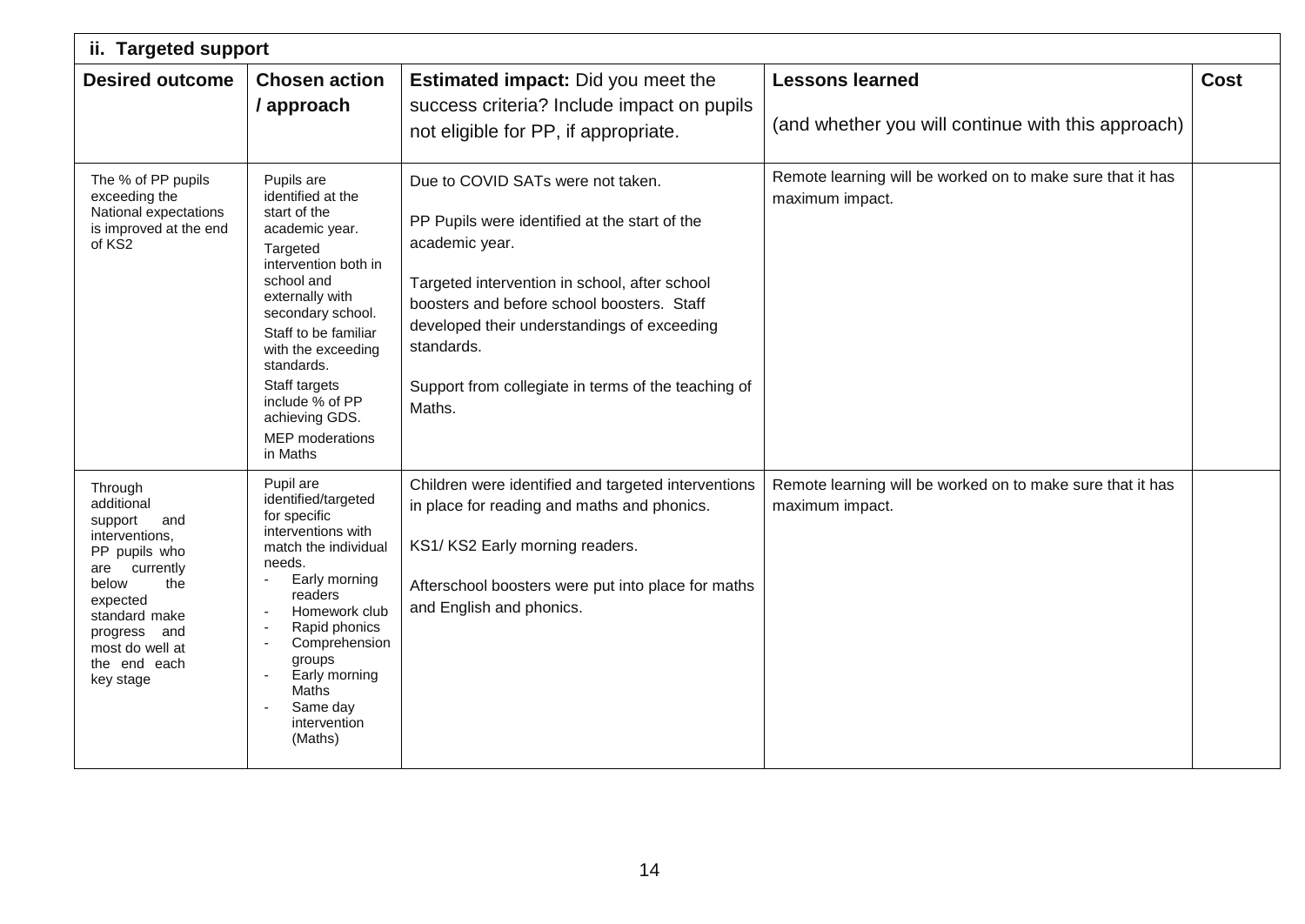| Identified<br>families<br>and<br>PP<br>pupils<br>the<br>access<br>support of the<br><b>Family Support</b><br>Workers                                                                                       |                                                                                                                                                                                                                                                                     |                                                                                                                                                                                                                                                                                                                                                                                                                                                                                                                                                                         |                                                                          |             |
|------------------------------------------------------------------------------------------------------------------------------------------------------------------------------------------------------------|---------------------------------------------------------------------------------------------------------------------------------------------------------------------------------------------------------------------------------------------------------------------|-------------------------------------------------------------------------------------------------------------------------------------------------------------------------------------------------------------------------------------------------------------------------------------------------------------------------------------------------------------------------------------------------------------------------------------------------------------------------------------------------------------------------------------------------------------------------|--------------------------------------------------------------------------|-------------|
|                                                                                                                                                                                                            |                                                                                                                                                                                                                                                                     |                                                                                                                                                                                                                                                                                                                                                                                                                                                                                                                                                                         |                                                                          | £15.257     |
| iii. Other approaches                                                                                                                                                                                      |                                                                                                                                                                                                                                                                     |                                                                                                                                                                                                                                                                                                                                                                                                                                                                                                                                                                         |                                                                          |             |
| <b>Desired outcome</b>                                                                                                                                                                                     | <b>Chosen action</b>                                                                                                                                                                                                                                                | <b>Estimated impact:</b> Did you meet the                                                                                                                                                                                                                                                                                                                                                                                                                                                                                                                               | <b>Lessons learned</b>                                                   | <b>Cost</b> |
|                                                                                                                                                                                                            | / approach                                                                                                                                                                                                                                                          | success criteria? Include impact on pupils<br>not eligible for PP, if appropriate.                                                                                                                                                                                                                                                                                                                                                                                                                                                                                      | (and whether you will continue with this approach)                       |             |
| Persistent absenteeism<br>of PP children is<br>reduced and is no<br>higher than the National<br>average for this group<br>of children.<br>Attendance improves<br>for all PP children<br>across the school. | Monitor punctuality<br>and Office to<br>follow up quickly<br>on absences.<br>Home school link<br>worker to support<br>identified<br>children.<br>Identified children<br>invited to<br>morning reading<br>club.<br>EWO to continue to<br>target the PA PP<br>pupils. | Persistent absenteeism was improving prior<br>to Lockdown. It was in line with National.<br>EWO and Acting Vice Principal worked with<br>families on punctuality rates all PP pupils are<br>monitored. PP Persistent absentee children are<br>rang daily by Acting Vice Principal.<br>Families and children at risk or in crisis are well<br>supported and as a result are able to attend<br>school and progress. Family support worker has<br>worked with families throughout COVID and has<br>provided support and liaised with social care and<br>Safeguarding Lead. | Acting Deputy Head and EWO will continue the approach<br>used last year. |             |